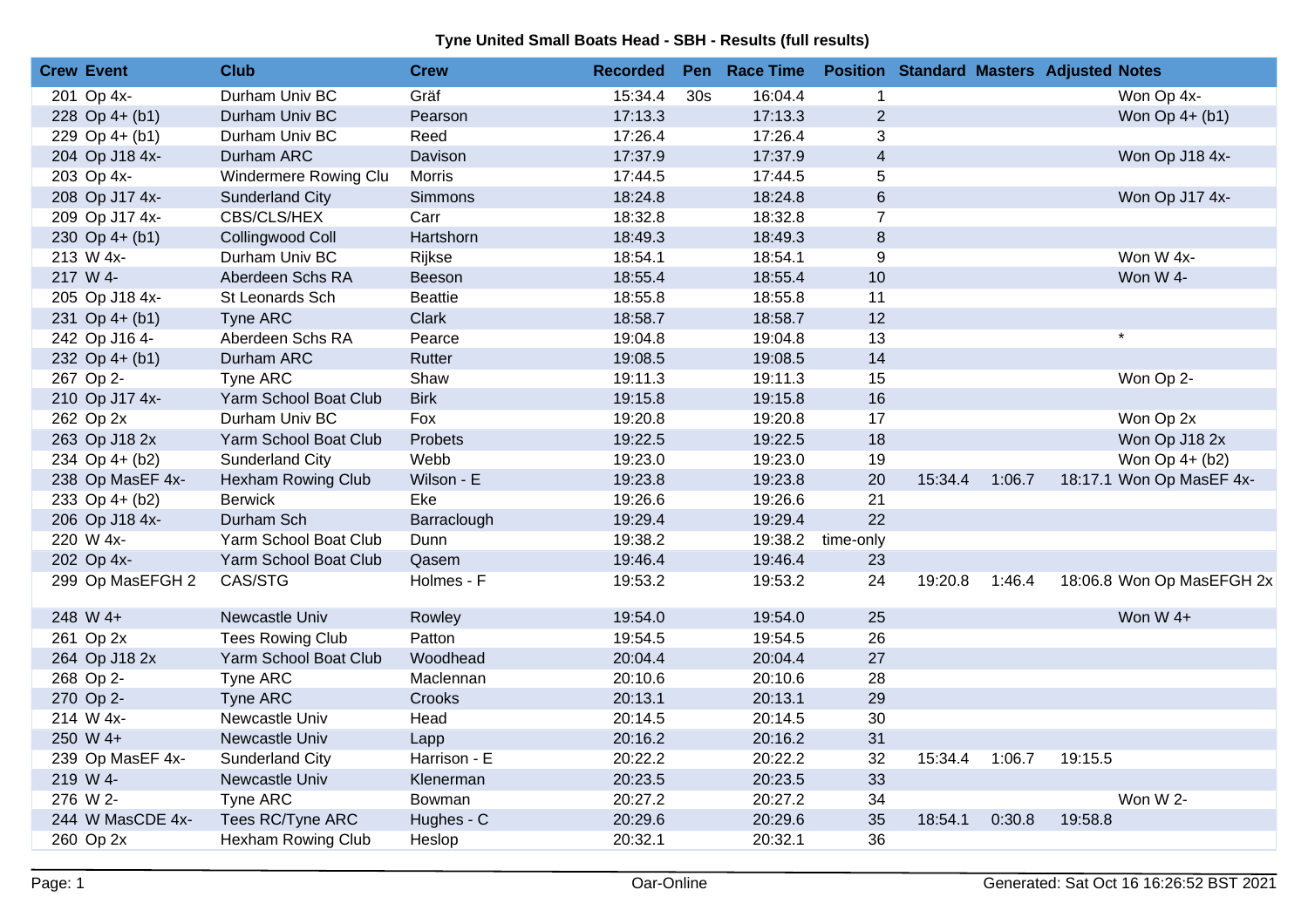| <b>Crew Event</b> | <b>Club</b>                  | <b>Crew</b>     | <b>Recorded</b> |                 | Pen Race Time |           |         |        | <b>Position Standard Masters Adjusted Notes</b> |
|-------------------|------------------------------|-----------------|-----------------|-----------------|---------------|-----------|---------|--------|-------------------------------------------------|
| 274 Op J18 2-     | Aberdeen Schs RA             | Fowler          | 20:32.4         |                 | 20:32.4       | 37        |         |        | Won Op J18 2-                                   |
| 266 Op J18 2x     | Durham Sch                   | <b>Bolten</b>   | 20:35.2         |                 | 20:35.2       | 38        |         |        |                                                 |
| 226 W J17 4x-     | Durham ARC                   | Suggett         | 20:36.9         |                 | 20:36.9       | 39        |         |        | Won W J17 4x-                                   |
| 207 Op J18 4x-    | <b>Tyne ARC</b>              | Ellawela        | 20:38.7         |                 | 20:38.7       | 40        |         |        |                                                 |
| 278 W 2-          | Durham Univ BC               | Morrice         | 20:40.2         |                 | 20:40.2       | 41        |         |        |                                                 |
| 223 W J18 4x-     | Durham ARC                   | <b>Davies</b>   | 20:43.5         |                 | 20:43.5       | 42        |         |        | Won W J18 4x-                                   |
| 211 Op J17 4x-    | Queen Elizabeth H Sch        | Ryrie           | 20:44.2         |                 | 20:44.2       | 43        |         |        |                                                 |
| 243 W MasCDE 4x-  | Durham ARC/Tees RC           | Moore - E       | 20:48.9         |                 | 20:48.9       | 44        | 18:54.1 | 1:17.7 | 19:31.2 Won W MasCDE 4x-                        |
| 216 W 4-          | Tyne ARC                     | Southward       | 20:53.7         |                 | 20:53.7       | 45        |         |        |                                                 |
| 308 Op 1x         | Durham Univ BC               | Gaskarth        | 20:24.4         | 30 <sub>s</sub> | 20:54.4       | 46        |         |        | Won Op 1x                                       |
| 249 W 4+          | Durham Univ BC               | Lucania         | 20:56.2         |                 | 20:56.2       | 47        |         |        |                                                 |
| 236 Op 4+ (b2)    | Durham ARC                   | <b>Bruce</b>    | 20:57.0         |                 | 20:57.0       | 48        |         |        |                                                 |
| 319 Op J17 1x     | Queen Elizabeth H Sch        | Collen          | 21:11.4         |                 | 21:11.4       | 49        |         |        | Won Op J17 1x                                   |
| 272 Op 2-         | Durham ARC                   | Pearson         | 21:23.6         |                 | 21:23.6       | 50        |         |        |                                                 |
| 225 W J17 4x-     | Queen Elizabeth H Sch        | Seymour         | 21:28.3         |                 | 21:28.3       | 51        |         |        |                                                 |
| 218 W 4-          | Newcastle Univ               | Drew            | 21:29.2         |                 | 21:29.2       | 52        |         |        |                                                 |
| 255 Op J16 4x+    | Aberdeen Schs RA             | Cordiner        | 21:33.7         |                 | 21:33.7       | 53        |         |        | Won Op J16 4x+                                  |
| 235 Op 4+ (b2)    | St Aidans Coll               | Rew             | 21:38.0         |                 | 21:38.0       | 54        |         |        |                                                 |
| 224 W J18 4x-     | Queen Elizabeth H Sch        | Holtham         | 21:54.2         |                 | 21:54.2       | 55        |         |        |                                                 |
| 227 W J17 4x-     | St Leonards Sch              | <b>Steele</b>   | 21:57.5         |                 | 21:57.5       | 56        |         |        |                                                 |
| 237 Op 4+ (b2)    | <b>Tees Rowing Club</b>      | Kenneally       | 22:02.8         |                 | 22:02.8       | 57        |         |        |                                                 |
| 240 Op MasEF 4x-  | <b>Talkin Tarn ARC</b>       | Deane - F       | 22:03.5         |                 | 22:03.5       | 58        | 15:34.4 | 1:30.3 | 20:33.2                                         |
| 241 Mx 4x-        | Windermere Rowing Clu        | Sharp           | 22:04.6         |                 | 22:04.6       | 59        |         |        |                                                 |
| 314 Op J18 1x     | Tyne ARC                     | Flood           | 22:07.7         |                 | 22:07.7       | 60        |         |        | Won Op J18 1x                                   |
| 221 W J18 4x-     | Yarm School Boat Club        | Kempster        | 22:16.2         |                 | 22:16.2       | 61        |         |        |                                                 |
| 275 Op J18 2-     | Queen Elizabeth H Sch        | Ryan            | 22:17.7         |                 | 22:17.7       | 62        |         |        |                                                 |
| 245 W MasCDE 4x-  | Durham ARC                   | Kitson - D      | 22:20.1         |                 | 22:20.1       | time-only | 18:54.1 | 0:54.7 | 21:25.4                                         |
| 251 W 4+          | Newcastle Univ               | Yee             | 22:22.2         |                 | 22:22.2       | 63        |         |        |                                                 |
| 309 Op 1x         | Tyne ARC                     | Robinson        | 22:27.2         |                 | 22:27.2       | 64        |         |        |                                                 |
| 269 Op 2-         | Tyne ARC                     | Oliver          | 22:30.7         |                 | 22:30.7       | 65        |         |        |                                                 |
| 252 W 4+          | Durham ARC                   | Bothamley-Dakin | 22:33.0         |                 | 22:33.0       | $=66$     |         |        |                                                 |
| 310 Op 1x         | <b>Chester le Street ARC</b> | Reed            | 22:33.0         |                 | 22:33.0       | $=66$     |         |        |                                                 |
| 316 Op J18 1x     | <b>Cambois Rowing Club</b>   | Olive           | 22:34.5         |                 | 22:34.5       | 68        |         |        |                                                 |
| 246 W MasCDE 4x-  | <b>Tyne ARC</b>              | Davies - E      | 22:35.0         |                 | 22:35.0       | 69        | 18:54.1 | 1:17.7 | 21:17.3                                         |
| 284 W 2x          | Windermere Rowing Clu        | Craig-Mcfeely   | 22:35.3         |                 | 22:35.3       | 70        |         |        | Won W 2x                                        |
| 305 W MasCE 2x    | Berwick/Hexham               | Cairns - C      | 22:38.1         |                 | 22:38.1       | 71        | 22:35.3 | 0:35.8 | 22:02.3                                         |
| 291 W J16 2x      | Aberdeen Schs RA             | Sinclair        | 22:38.3         |                 | 22:38.3       | 72        |         |        | Won W J16 2x                                    |
| 286 W J18 2x      | Durham Sch/Tyne ARC          | Temple          | 22:40.5         |                 | 22:40.5       | 73        |         |        | Won W J18 2x                                    |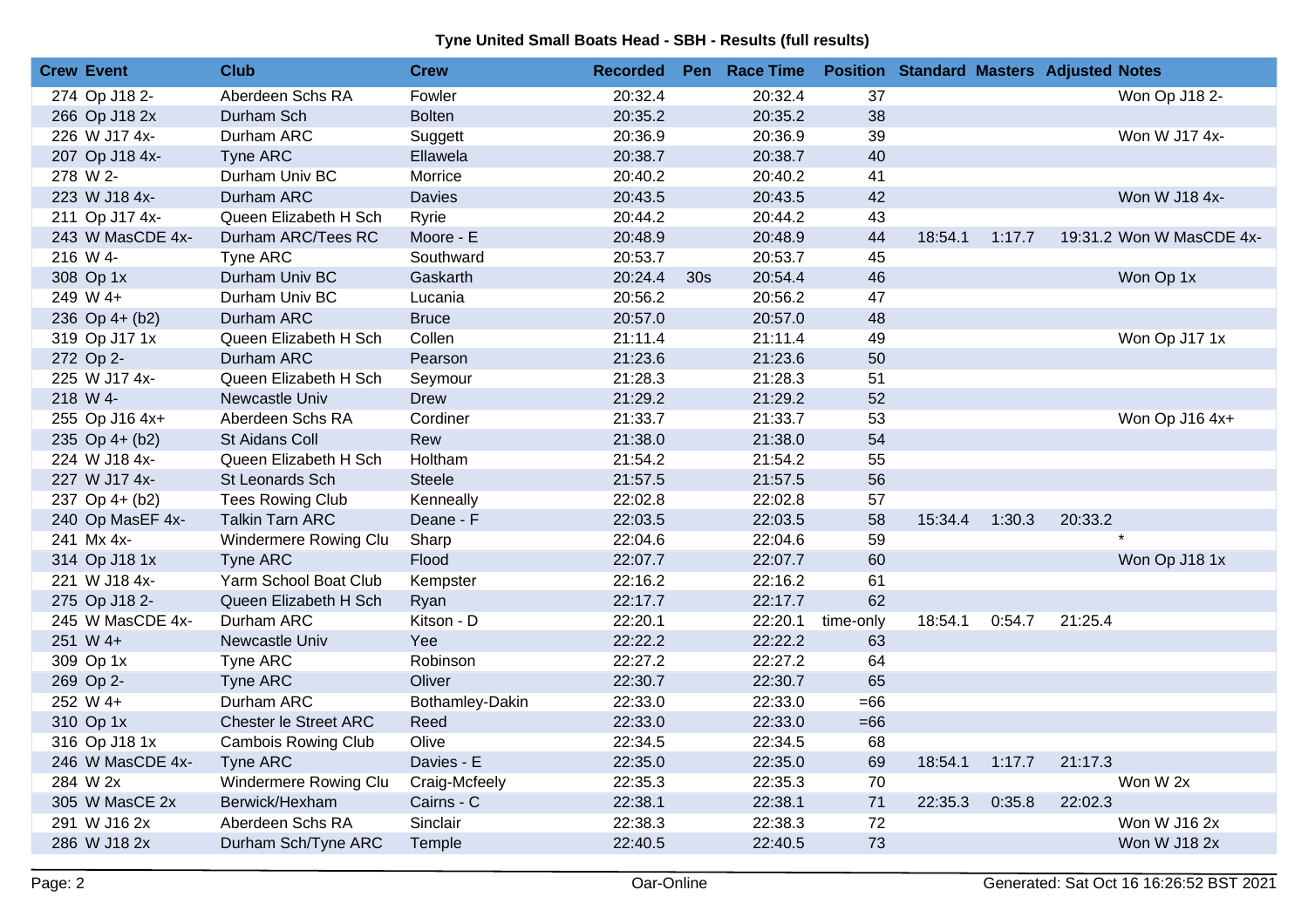| <b>Crew Event</b> | <b>Club</b>                 | <b>Crew</b>     | <b>Recorded</b> | Pen Race Time |           |         |        | <b>Position Standard Masters Adjusted Notes</b> |
|-------------------|-----------------------------|-----------------|-----------------|---------------|-----------|---------|--------|-------------------------------------------------|
| 300 Op MasEFGH 2  | <b>Tees Rowing Club</b>     | Pickles - H     | 22:43.4         | 22:43.4       | 74        | 19:20.8 | 2:50.4 | 19:53.0                                         |
| 296 W J15 2x      | Chester le Street ARC       | <b>Haddrick</b> | 22:45.9         | 22:45.9       | 75        |         |        | Won W J15 2x                                    |
| 301 Op MasEFGH 2  | Tyne ARC                    | Kite - D        | 22:48.0         | 22:48.0       | time-only | 19:20.8 | 0:55.7 | 21:52.3                                         |
| 293 Op J15 2x     | Durham ARC                  | <b>Bolton</b>   | 22:52.5         | 22:52.5       | 76        |         |        | Won Op J15 2x                                   |
| 311 Op 1x         | Tyne ARC                    | Storey          | 22:53.2         | 22:53.2       | 77        |         |        |                                                 |
| 318 Op J18 1x     | Chester le Street ARC       | Parker          | 23:03.0         | 23:03.0       | 78        |         |        |                                                 |
| 325 Op MasEFI 1x  | <b>Talkin Tarn ARC</b>      | Chappell - E    | 23:03.8         | 23:03.8       | 79        | 20:24.4 | 1:22.2 | 21:41.6 Won Op MasEFI 1x                        |
| 273 Op J18 2-     | Tyne ARC                    | Stewart         | 23:05.8         | 23:05.8       | 80        |         |        |                                                 |
| 317 Op J18 1x     | <b>Cambois Rowing Club</b>  | Fairholm        | 23:09.8         | 23:09.8       | 81        |         |        |                                                 |
| 306 W MasCE 2x    | Windermere Rowing Clu       | Cleary - E      | 23:13.0         | 23:13.0       | 82        | 22:35.3 | 1:29.8 | 21:43.2 Won W MasCE 2x                          |
| 297 W J15 2x      | Chester le Street ARC       | Youlton         | 23:27.4         | 23:27.4       | 83        |         |        |                                                 |
| 304 W MasCE 2x    | <b>Talkin Tarn ARC</b>      | Houston - E     | 23:30.8         | 23:30.8       | 84        | 22:35.3 | 1:29.8 | 22:01.0                                         |
| 302 Op MasEFGH 2  | Lakeland Rowing Club        | Escreet - E     | 23:38.5         | 23:38.5       | 85        | 19:20.8 | 1:19.0 | 22:19.5                                         |
| 321 Op J17 1x     | Queen Elizabeth H Sch       | Cardnell        | 23:40.7         | 23:40.7       | 86        |         |        |                                                 |
| 271 Op 2-         | Tyne ARC                    | Judson          | 23:49.1         | 23:49.1       | 87        |         |        |                                                 |
| 289 W J18 2x      | Aberdeen Schs RA            | Cummine         | 23:54.8         | 23:54.8       | 88        |         |        |                                                 |
| 287 W J18 2x      | Chester le Street ARC       | Lowes           | 23:59.8         | 23:59.8       | 89        |         |        |                                                 |
| 313 Op 1x         | Tyne ARC                    | Smith           | 24:11.4         | 24:11.4       | 90        |         |        |                                                 |
| 256 W J15 4x+     | Tyne ARC                    | Lancon          | 24:11.9         | 24:11.9       | 91        |         |        | Won W J15 4x+                                   |
| 326 Op MasEFI 1x  | Durham ARC                  | Rutter - F      | 24:18.5         | 24:18.5       | 92        | 20:24.4 | 1:50.6 | 22:27.9                                         |
| 285 W J18 2x      | Tyne ARC                    | Hudson          | 24:20.5         | 24:20.5       | 93        |         |        |                                                 |
| 307 Mx MasF 2x    | <b>Lakeland Rowing Club</b> | Jack - F        | 24:36.2         | 24:36.2       | 94        | 24:36.2 | 2:08.4 | 22:27.8 *                                       |
| 247 W MasCDE 4x-  | <b>Talkin Tarn ARC</b>      | Dodsworth - D   | 24:53.3         | 24:53.3       | 95        | 18:54.1 | 0:54.7 | 23:58.6                                         |
| 258 W J15 4x+     | Queen Elizabeth H Sch       | Naylor          | 25:03.7         | 25:03.7       | 96        |         |        |                                                 |
| 292 W J16 2x      | Aberdeen Schs RA            | Petty           | 25:15.1         | 25:15.1       | 97        |         |        |                                                 |
| 259 W J15 4x+     | Queen Elizabeth H Sch       | Heath           | 25:18.5         | 25:18.5       | 98        |         |        |                                                 |
| 322 Op J17 1x     | <b>Tyne United</b>          | Scott           | 25:36.6         | 25:36.6       | 99        |         |        |                                                 |
| 288 W J18 2x      | <b>Tyne United</b>          | Morrell         | 25:49.6         | 25:49.6       | 100       |         |        |                                                 |
| 257 W J15 4x+     | Durham Sch                  | Gardiner        | 25:51.8         | 25:51.8       | 101       |         |        |                                                 |
| 282 W 2x          | Chester le Street ARC       | Hunt            | 26:06.9         | 26:06.9       | 102       |         |        |                                                 |
| 253 Op J16 4x+    | Queen Elizabeth H Sch       | Dyer            | 26:09.1         | 26:09.1       | 103       |         |        |                                                 |
| 303 Op MasEFGH 2  | <b>Hexham Rowing Club</b>   | Gold - E        | 26:17.3         | 26:17.3       | 104       | 19:20.8 | 1:19.0 | 24:58.3                                         |
| 298 W J15 2x      | Tyne ARC                    | White           | 26:26.1         | 26:26.1       | 105       |         |        |                                                 |
| 328 Op MasEFI 1x  | <b>Tyne ARC</b>             | Reeve - F       | 27:03.0         | 27:03.0       | 106       | 20:24.4 | 1:50.6 | 25:12.4                                         |
| 324 W J18 1x      | Aberdeen Schs RA            | <b>Brooks</b>   | 28:15.9         | 28:15.9       | 107       |         |        | $\star$                                         |
| 295 Op J15 2x     | <b>Tyne United</b>          | Liddle          | 28:23.6         | 28:23.6       | 108       |         |        |                                                 |
| 329 Op MasEFI 1x  | Tyne ARC                    | Smark - F       | 29:56.8         | 29:56.8       | 109       | 20:24.4 | 1:50.6 | 28:06.2                                         |
| 327 Op MasEFI 1x  | Tyne ARC                    | Soward - I      | 30:01.7         | 30:01.7       | 110       | 20:24.4 | 3:36.3 | 26:25.4                                         |
|                   |                             |                 |                 |               |           |         |        |                                                 |